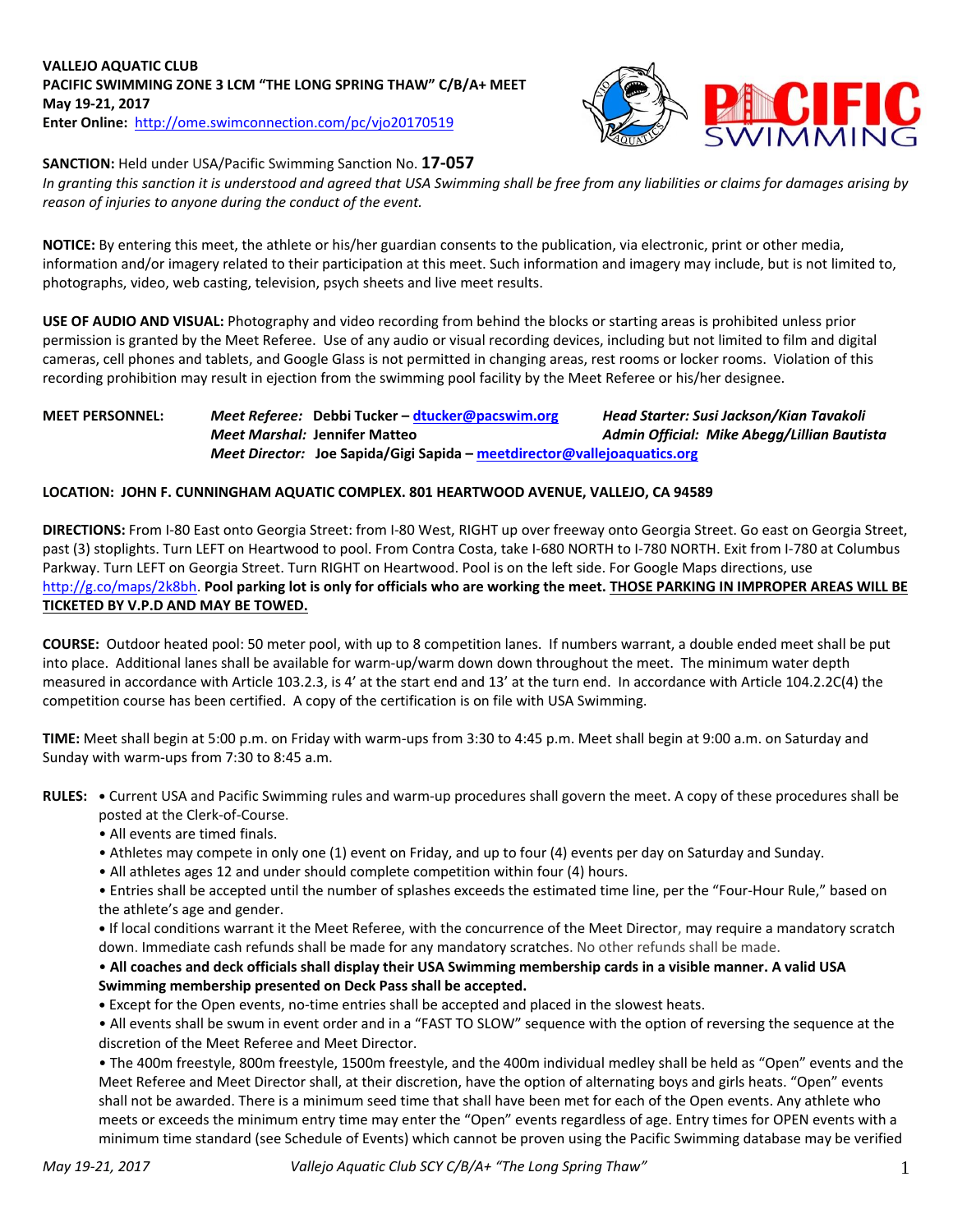by a complete set of meet results or verified by the athlete's coach, either of which may be presented upon check -in. (Refer to Pacific Swimming Rule 4A2).

- Athletes entering the 800m and 1500m freestyle events shall provide their own timers and lap counters.
- Athletes entering the 400m freestyle shall provide their own timers

**RELAYS**: All relay athletes shall be entered in an individual event in the meet.

**ATTENTION HIGH SCHOOL ATHLETES:** If you are a high school athlete in season, you need to be Unattached from this meet. It is the athlete's responsibility to be Unattached from this meet. You can un-attach at the meet if necessary. This does not apply to athletes swimming under the rules of the Nevada Interscholastic Activities Association (NIAA).

**UNACCOMPANIED ATHLETES:** Any USA Swimming athlete-member competing at the meet shall be accompanied by a USA Swimming member-coach for the purposes of athlete supervision during warm-up, competition and warm-down. If a coach-member of the athlete's USA Swimming Club does not attend the meet to serve in said supervisory capacity, it is the responsibility of the athlete or the athlete's legal guardian to arrange for supervision by a USA Swimming member-coach. The meet director or meet referee may assist the athlete in making arrangements for such supervision; however, it is recommended that such arrangements be made in advance of the meet by the athlete's USA Swimming Club Member-Coach.

**RACING STARTS:** Any athlete entered in the meet shall be certified by a USA Swimming member-coach as being proficient in performing a racing start, or shall start each race from within the water. When unaccompanied by a USA Swimming member coach, it is the responsibility of the athlete or the athlete's legal guardian to ensure compliance with this requirement.

#### **RESTRICTIONS:**

- Smoking and the use of other tobacco products is prohibited on the pool deck, in the locker rooms, in spectator seating on standing areas and in all areas used by athletes, during the meet and during warm-up periods.
- Sale and use of alcoholic beverages is prohibited in all areas of the meet venue.
- No glass containers are allowed in the meet venue.
- No propane heater is permitted except for snack bar/meet operations.
- All shelters shall be properly secured.
- Changing into or out of swimsuits other than in locker rooms or other designated areas is prohibited.
- No pets allowed on deck, other than service assistance animals.

• Destructive devices, to include but not limited to, explosive devices and equipment, firearms (open or concealed), blades, knives, mace, stun guns and blunt objects are strictly prohibited in the swimming facility and its surrounding areas. If observed, the Meet Referee or his/her designee may ask that these devices be stored safely away from the public or removed from the facility. Noncompliance may result in the reporting to law enforcement authorities and ejection from the facility. Law enforcement officers (LEO) are exempt per applicable laws.

• Operation of a drone, or any other flying apparatus, is prohibited over the venue (pools, athlete/coach areas, spectator areas and open ceiling locker rooms) any time athletes, coaches, officials and/or spectators are present.

• Pop-ups and tents shall not be allowed on deck, except at the west end of the pool. For fire and Safety purposes, the coaches' area is for coaches only. Athletes may check in with their coaches but cannot stay there.

#### **ELIGIBILITY:**

• Athletes shall be current members of USA Swimming and enter their name and registration number on the meet entry card exactly as they are shown on their Registration Card. If this is not done, it may be difficult to match the athlete with the registration database. The meet host shall check all athlete registrations against the SWIMS database and if not found to be registered, the Meet Director shall accept the registration at the meet (a \$10 surcharge shall be added to the regular registration fee). Duplicate registrations shall be refunded by mail.

• Athletes in the "A" Division shall have met at least the listed USA Swimming Motivational "A" minimum time standard. Athletes in the "B" Division shall have met at least the listed "B" minimum time standard. All entry times slower than the "B" time standard shall be in the "C" Division.

• Entries with **"NO TIME" shall be accepted (Exception-open Events, see rules).** 

• Entry times submitted for this meet may be checked against a computer database and may be changed in accordance with Pacific Swimming Entry Time Verification Procedures.

- Disabled athletes are welcome to attend this meet and should contact the Meet Director or Meet Referee regarding any special accommodations on entry times and seeding per Pacific Swimming policy.
- Athletes 19 years of age and over may compete in the meet for time only, no awards.
- Age on the first day of the meet shall determine the athlete's age for the entire meet.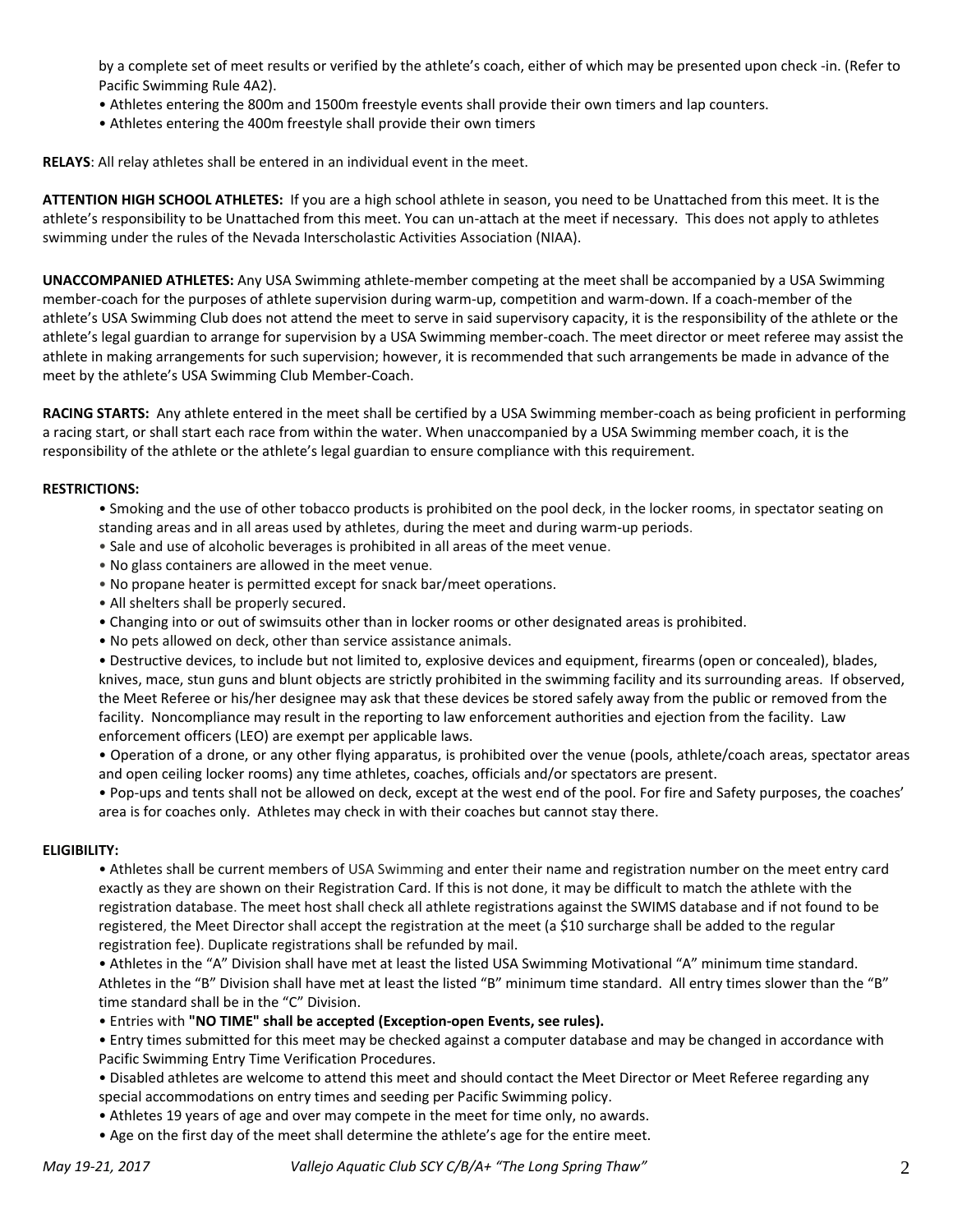**ENTRY PRIORITY:** Entries from members of Zone 3 clubs (including unattached athletes training with those clubs) postmarked or entered on line by April 10, 2017 shall be given first priority for acceptance to the meet. All entries from other zones in Pacific Swimming, other LSC's, and Zone 3 entries after the priority close date shall be considered in the order they are received.

**ENTRY FEES:** \$4.00 per event plus a \$10.00 participation fee per athlete. Relay fee is \$9.00 per entry. Entries shall be rejected if payment is not sent at time of request. No refunds shall be made except mandatory scratch downs. Fees for entries in the OPEN events that cannot be proved in the computer database, by a set of complete meet results or verified by the athlete's coach, shall not be refunded.

**ONLINE ENTRIES:** To enter online go to <http://ome.swimconnection.com/pc/vjo20170519> to receive an immediate entry confirmation. This method requires payment by credit card. Swim Connection, LLC charges a processing fee for this service, equal to \$1 per athlete plus 5% of the total Entry Fees. Please note that the processing fee is a separate fee from the Entry Fees. If you do not wish to pay the processing fee, enter the meet using a mail entry. **Entering online is a convenience, is completely voluntary, and is in no way required or expected of an athlete by Pacific Swimming.** Online entries shall be accepted through 11:59p.m. **Monday, May 8, 2017**

**MAILED OR HAND DELIVERED ENTRIES**: Entries shall be on the attached consolidated entry form. Forms shall be filled out completely and printed clearly with athlete's best time. Entries shall be postmarked by midnight on **May 8, 2017**, or hand delivered by 6:30 p.m. on **May 8, 2017**. No late entries shall be accepted. Requests for confirmation of receipt of entries should include a self-addressed envelope.

**Make check payable to**: "Vallejo Aquatic Club" or "VJO"

**Mail entries to**: VJO Meet Director **Hand Deliver entries to:** VJO Meet Director Re: Swim Meet Entries The Communication of the Re: Swim Meet Entries P.O. Box 5846 801 Heartwood Avenue Vallejo, CA 94591-5846 Vallejo, CA 94589

**CHECK-IN:** The meet shall be deck seeded. Athletes shall check-in at the Clerk-of-Course. No event shall be closed more than 30 minutes before the scheduled start of the session. Close of check-in for all individual events shall be no more than 60 minutes before the estimated time of the start of the first heat of the event. Athletes who do not check in shall not be seeded and shall not be allowed to compete in that event. Close of relay entries shall be announced.

**SCRATCHES:** Any athletes not reporting for or competing in an individual timed final event that they have checked in for shall not be penalized. Athletes who must withdraw from an event after it is seeded are requested to inform the referee immediately.

**AWARDS:** Ribbons shall be awarded to 1st through 8th place finishers in the A+, B and C divisions for each event and age group. 13 & Over events shall be awarded as 13-14 and 15-16, 17-18 Age Groups. Ribbons shall be awarded to 1<sup>st</sup> through 3<sup>rd</sup> place finishers in each relay and age group. Athletes aged 19 and over shall not be awarded. "A" medals shall be awarded to athletes achieving new individual "A" times swum during this meet only. Open events shall not be awarded.

## **AWARDS SHALL BE PICKED UP ON SUNDAY BY A CLUB'S COACH OR REPRESENTATIVE. AWARDS SHALL NOT BE MAILED. NON ZONE 3 CLUBS AND UNATTACHED ATHLETES SHALL COORDINATE WITH THE AWARDS DESK FOR PICK UP &/OR DELIVERY OF AWARDS. ALL AWARDS NOT PICKED UP WILL NOT BE DISTRIBUTED UNLESS A PREPAID ENVELOPE IS PROVIDED. AWARDS SHALL NOT BE INDIVIDUALLY DISTRIBUTED THROUGHOUT THE MEET.**

**ADMISSION:** Free. A three-day program shall be available for \$5.00.

**SNACK BAR & HOSPITALITY:** A snack bar will be available throughout the competition. Coaches and working deck officials will be provided lunch. Hospitality will serve refreshments to timers and volunteers.

**MISCELLANEOUS:** No overnight parking is allowed. Facilities shall not be provided after meet hours.

**MINIMUM OFFICIALS**: At least seven days prior to the start of the meet, meet management (Meet Director and/or Meet Referee) shall contact a representative from each club participating in the meet, and provide a preliminary inventory of the officials that club is required to provide for each session. Each club shall, by the start of the meet, provide to the Meet Director or designee a list of Officials who have agreed to represent that club during each session of the meet.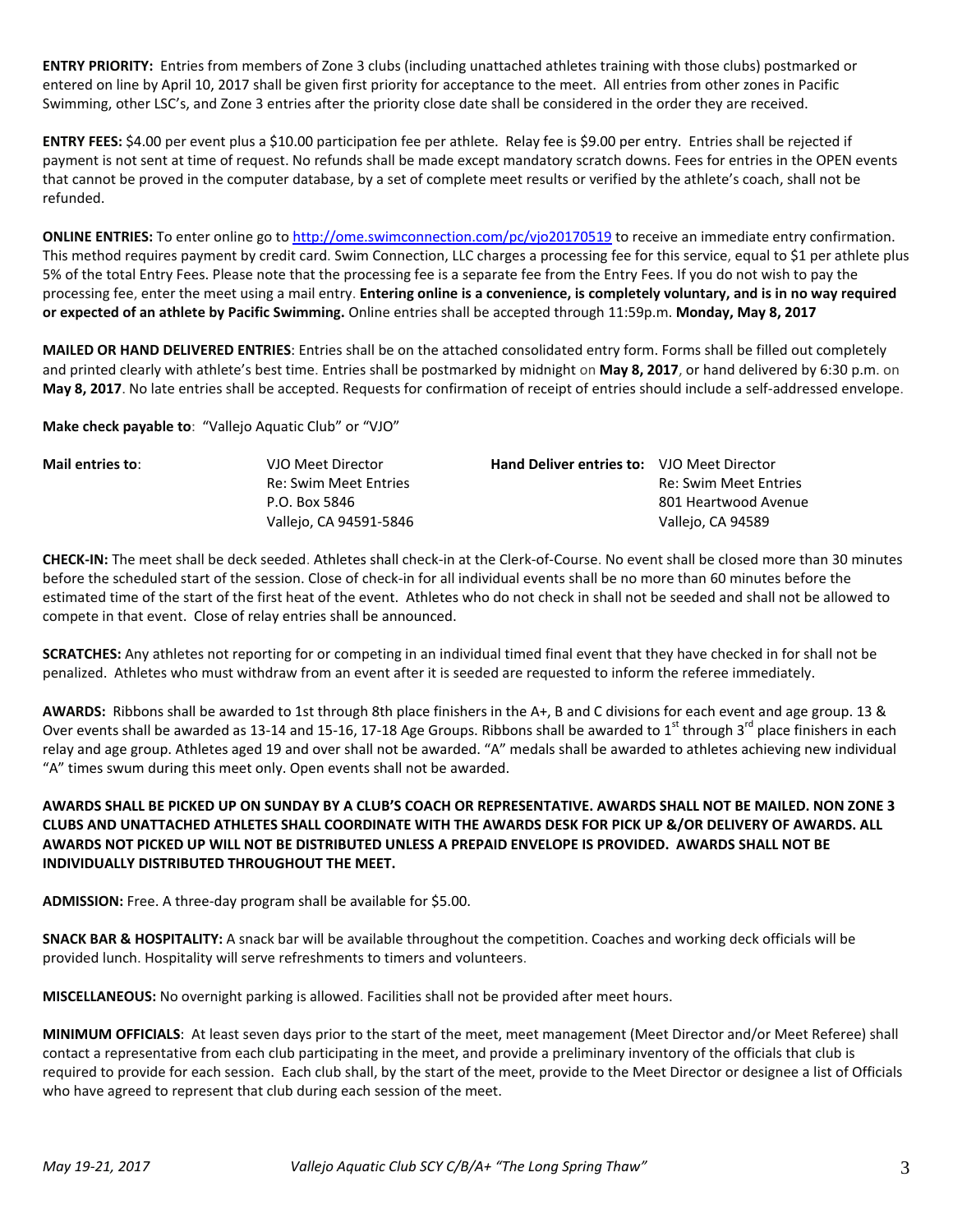At the meet, meet management shall conduct an inventory of officials, and shall compare the number of athletes entered in each session by each club with the number of officials present representing each club. If meet management certifies that a club has not provided sufficient officials for any session of the meet in accordance with the table below, excluding finals in a prelims and finals meet, the club shall be fined \$100 per missing official per session of the meet.

| Club athletes entered in session | Trained and carded officials required |
|----------------------------------|---------------------------------------|
| $1 - 10$                         |                                       |
| $11 - 25$                        |                                       |
| $26 - 50$                        |                                       |
| $51 - 75$                        |                                       |
| 76-100                           |                                       |
| 100 or more                      |                                       |

\*Zone 3 shall include assigned and working Colorado, Intermediary/ Chief Timing Judge, and Computer operator in the count of officials for a session although these positions are not carded. Zone 3 shall accept uncarded Trainees in the count of officials for up to two sessions. Clubs may use officials "borrowed" from other clubs, or unattached officials at the meet who agree, to fulfill their obligation under the rule.

#### **EVENT SUMMARY**

| <b>FRIDAY</b> |                  |                  |                  |  |  |  |  |  |  |
|---------------|------------------|------------------|------------------|--|--|--|--|--|--|
| 8 & UN        | $9 - 10$         | $11 - 12$        | $13$ -UP         |  |  |  |  |  |  |
| 1500 FREE     | 200 IM           | 200 IM           | <b>1500 FREE</b> |  |  |  |  |  |  |
|               | <b>1500 FREE</b> | <b>1500 FREE</b> |                  |  |  |  |  |  |  |

|                   | <b>SATURDAY</b> |                 |                 | <b>SUNDAY</b>                      |                 |                 |                 |  |  |  |
|-------------------|-----------------|-----------------|-----------------|------------------------------------|-----------------|-----------------|-----------------|--|--|--|
| <b>8 &amp; UN</b> | $9 - 10$        | 11-12           | 13-UP           | <b>8 &amp; UN</b>                  | $9 - 10$        | 11-12           | $13$ -UP        |  |  |  |
| 400 IM            | 400 IM          | 400 IM          | 400 IM          | <b>50 FLY</b>                      | <b>50 FLY</b>   | 200 BACK        | 200 BACK        |  |  |  |
| 50 BREAST         | 50 BREAST       | 200 BREAST      | 200 BREAST      | <b>100 FREE</b><br><b>100 FREE</b> |                 | <b>50 FLY</b>   | 200 IM          |  |  |  |
| 50 FREE           | 100 BACK        | 50 BREAST       | <b>200 FREE</b> | 50 BACK                            | 100 BREAST      | <b>100 FREE</b> | <b>100 FREE</b> |  |  |  |
| 200 MR            | 50 FREE         | 100 BACK        | 100 BACK        | 200 FR                             | 50 BACK         | 100 BREAST      | 100 BREAST      |  |  |  |
| <b>800 FREE</b>   | <b>100 FLY</b>  | 50 FREE         | 50 FREE         | <b>400 FREE</b>                    | 200 FR          | 50 BACK         | <b>200 FLY</b>  |  |  |  |
|                   | 200 MR          | <b>100 FLY</b>  | <b>100 FLY</b>  |                                    | <b>400 FREE</b> | 200 FR          | 200 FR          |  |  |  |
|                   | <b>800 FREE</b> | 200 MR          | 200 MR          |                                    |                 | <b>400 FREE</b> | <b>400 FREE</b> |  |  |  |
|                   |                 | <b>800 FREE</b> | <b>800 FREE</b> |                                    |                 |                 |                 |  |  |  |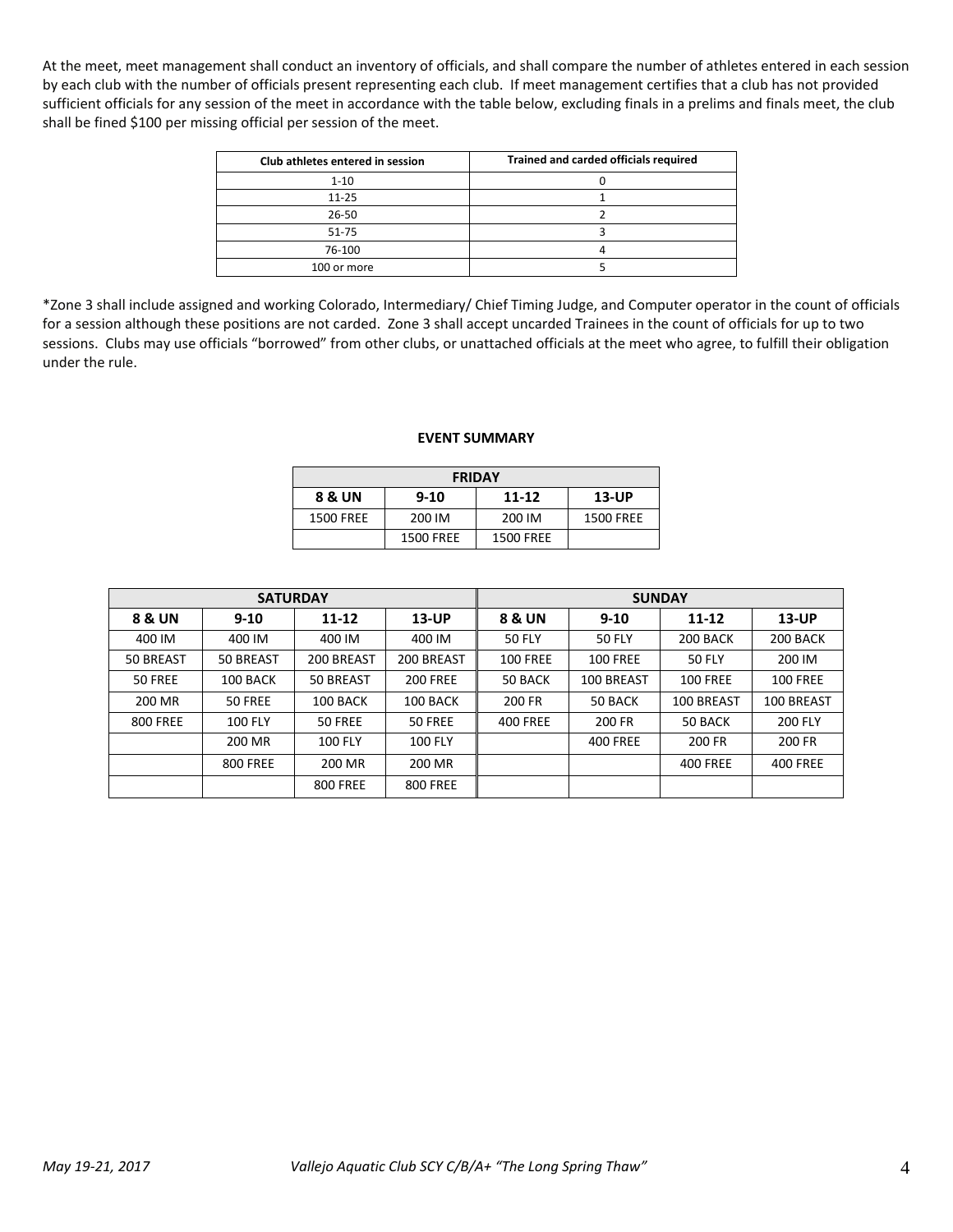# **SCHEDULE OF EVENTS**

|                               | <b>FRIDAY</b><br><b>MAY 19</b>      |                |           | <b>SATURDAY</b><br><b>MAY 20</b> |             | <b>SUNDAY</b><br><b>MAY 21</b> |                                 |          |
|-------------------------------|-------------------------------------|----------------|-----------|----------------------------------|-------------|--------------------------------|---------------------------------|----------|
| Girls<br>Event<br><b>Boys</b> |                                     |                | Girls     | <b>Event Description</b>         | Girls       | <b>Event</b><br><b>Boys</b>    |                                 |          |
|                               | <b>Description</b>                  |                |           | and Age Group                    | <b>Boys</b> |                                | <b>Description</b>              |          |
|                               | and Age Group                       |                |           |                                  |             |                                | and Age Group                   |          |
| $\mathbf{1}$                  | 9-10 200 I.M.                       | $\overline{2}$ | 7#        | <b>OPEN</b> <sup>2</sup> 400 IM  | 8#          | 43                             | 11 & O 200 BACK                 | 44       |
| $\overline{3}$                | 11-12 200 I.M.                      | 4              | 9         | 11 & O 200 BREAST                | 10          | 45                             | 10 & U 50 FLY                   | 46       |
| $5*$                          | Open 1500 FREE $^1$                 | $6*$           | 11        | 13 & O 200 FREE                  | 12          | 47                             | 11-12 50 FLY                    | 48       |
|                               |                                     |                | 13        | 10 & U 50 BREAST                 | 14          | 49                             | 13 & O 200 IM                   | 50       |
|                               |                                     |                | 15        | 11-12 50 BREAST                  | 16          | 51                             | 10 & U 100 FREE                 | 52       |
|                               |                                     |                | 17        | 9-10 100 BACK                    | 18          | 53                             | 11-12 100 FREE                  | 54       |
|                               |                                     |                | 19        | 11-12 100 BACK                   | 20          | 55                             | 13 & O 100 FREE                 | 56       |
|                               |                                     |                | 21        | 13 & O 100 BACK                  | 22          | 57                             | 9-10 100 BREAST                 | 58       |
|                               |                                     |                | 23        | 10 & U 50 FREE                   | 24          | 59                             | 11-12 100 BREAST                | 60       |
|                               |                                     |                | 25        | 11-12 50 FREE                    | 26          | 61                             | 13 & O 100 BREAST               | 62       |
|                               |                                     |                | 27        | 13 & O 50 FREE                   | 28          | 63                             | 10 & U 50 BACK                  | 64       |
|                               |                                     |                | 29        | 9-10 100 FLY                     | 30          | 65                             | 11-12 50 BACK                   | 66       |
|                               |                                     |                | 31        | 11-12 100 FLY                    | 32          | 67                             | 13 & O 200 FLY                  | 68       |
|                               |                                     |                | 33        | 13 & O 100 FLY                   | 34          | 69                             | 10 & U 200                      | 70       |
|                               |                                     |                |           |                                  |             |                                | <b>FREE RELAY</b>               |          |
|                               |                                     |                | 35        | 10 & U 200                       | 36          | 71                             | 11-12 200                       | 72       |
|                               |                                     |                | 37        | MEDLEY RELAY<br>11-12 200        | 38          | 73                             | <b>FREE RELAY</b><br>13 & O 200 | 74       |
|                               |                                     |                |           | MEDLEY RELAY                     |             |                                | <b>FREE RELAY</b>               |          |
|                               |                                     |                | 39        | 13 & O 200                       | 40          | 75@                            | OPEN <sup>4</sup> 400 FREE      | 76@      |
|                               |                                     |                |           | MEDLEY RELAY                     |             |                                |                                 |          |
|                               |                                     |                | $41+$     | OPEN $3$ 800 FREE                | $42+$       |                                |                                 |          |
|                               |                                     |                |           | $2/3$ . The 400 IM &             |             |                                |                                 |          |
|                               | $1.$ The 1500 Free<br>shall be swum |                |           | 800 FREE shall be                |             |                                | $4.$ The 400 FREE               |          |
|                               | fastest to                          |                |           | swum fastest to                  |             |                                | shall be swum<br>fastest to     |          |
|                               | slowest, and                        |                |           | slowest, and may                 |             |                                | slowest, and may                |          |
|                               | may alternate                       |                |           | alternate                        |             |                                | alternate                       |          |
|                               | women's and                         |                |           | women's and                      |             |                                | women's and                     |          |
|                               | men's heats at                      |                |           | men's heats at                   |             |                                | men's heats at                  |          |
|                               | the discretion of                   |                |           | the discretion of                |             |                                | the discretion of               |          |
|                               | the Meet                            |                |           | the Meet Referee.                |             |                                | the Meet                        |          |
|                               | Referee.                            |                |           |                                  |             |                                | Referee.                        |          |
|                               |                                     |                |           | 800 FREE Athletes                |             |                                |                                 |          |
|                               | Athletes shall                      |                |           | shall provide their              |             |                                | Athletes shall                  |          |
|                               | provide their                       |                |           | own timers and                   |             |                                | provide their                   |          |
|                               | own timers and                      |                |           | lap counters for                 |             |                                | own timers.                     |          |
|                               | lap counters for                    |                |           | this event.                      |             |                                |                                 |          |
|                               | this event.                         |                |           |                                  |             |                                | Athletes shall                  |          |
|                               |                                     |                |           | Athletes shall                   |             |                                | have met the                    |          |
|                               | Athletes shall                      |                |           | have met the                     |             |                                | Minimum Time                    |          |
|                               | have met the                        |                |           | Minimum Time                     |             |                                | Standard below.                 |          |
|                               | Minimum Time                        |                |           | Standard below.                  |             |                                |                                 |          |
|                               | Standard below.                     |                |           |                                  |             |                                |                                 |          |
|                               |                                     |                |           |                                  |             |                                |                                 |          |
| *25:45.79                     | Minimum Seed Time                   | *25:13.59      | #7:19.69  | Minimum Seed Time                | #7:10.19    | @6:51.09                       | Minimum Seed Time               | @6:44.59 |
|                               |                                     |                | +13:26.79 |                                  | $+13:11.69$ |                                |                                 |          |

*May 19-21, 2017 Vallejo Aquatic Club SCY C/B/A+ "The Long Spring Thaw"* 5